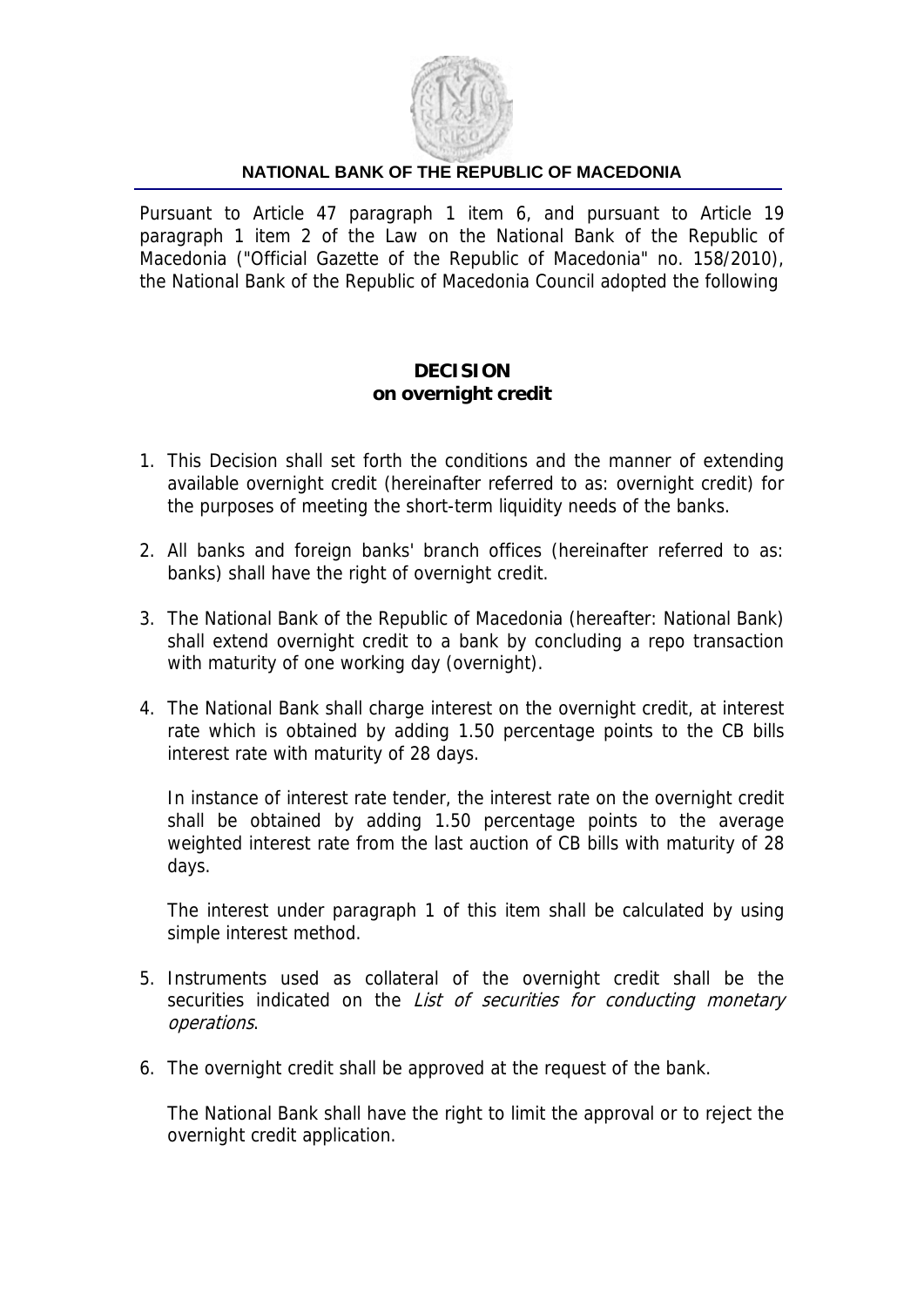- 7. The application for concluding overnight credit, i.e. the application for converting intraday credit into overnight credit shall contain the following elements:
	- Denar amount;
	- Securities mark (ISIN, i.e. auction mark);
	- Nominal amount of securities;
	- Account in the Macedonian Interbank Payment System (hereinafter: MIPS);
	- Securities account in the Central Securities Depository a.d. Skopje, if using securities registered with this institution.

The bank shall submit the overnight credit application, i.e. the application for converting intraday credit into overnight credit to the National Bank through the National Bank's Electronic system for market operations (hereinafter: Electronic System) in the course of each working day, once the MIPS ceases receiving funds transfer messages from the institutions responsible for conducting payment operations for their clients to the moment the MIPS ceases receiving funds transfer messages from the institutions responsible for conducting payment operations, as defined by the MIPS Term Plan, and it shall be irrevocable.

- 8. A confirmation shall be prepared, as specified by the General Repo Agreement, on the overnight credit extended through the Electronic System.
- 9. In event of technical problems in the utilization of Electronic System, the bank may submit the application to the National Bank by fax or by using other manner of written notification. The National Bank shall notify the bank on the extended overnight credit by telephone, fax or by using other manner of notification.
- 10.The bank shall repay the overnight credit on the following working day of the MIPS, as a first payment transaction initiated by the bank.
- 11.Provided that the bank fails to repay the overnight credit, the National Bank shall collect the credit and all claims arising thereof by full foreclosure of the collateral instruments.
- 12.The overnight credit settlement shall be made on the basis of the elements indicated in the confirmation, adhering to the Rules for the manner and the procedure for trading and settling transactions in securities on over the counter markets, the Standard for the purpose and the format of the MT 199 messages in the Matching System, the Standard for the purpose and the format of the messages in the MIPS and the Instructions on settlement of transactions with issued CB bills.